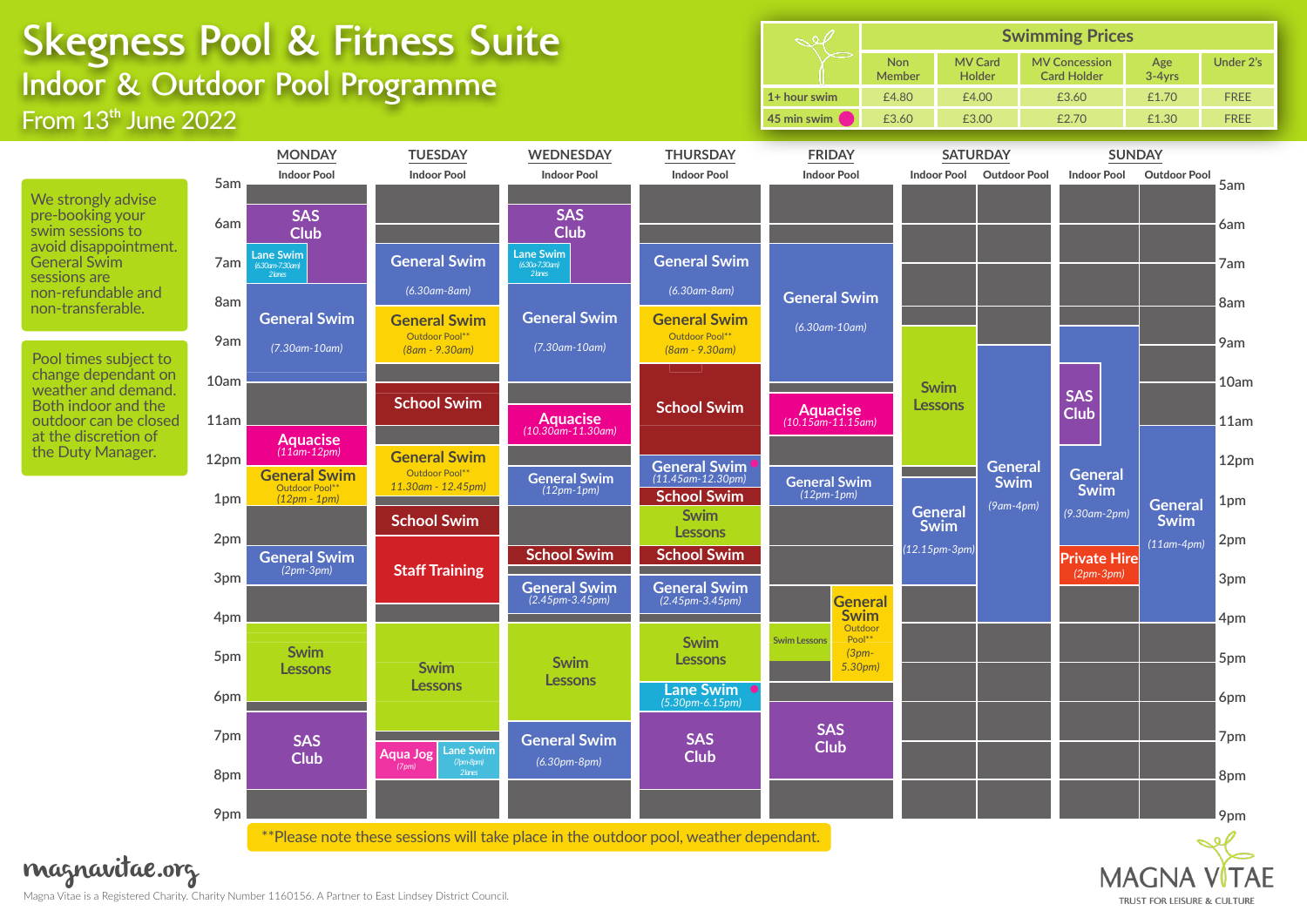|                                                                              | <b>Exercise Classes</b>                                                                                                                    | <b>Skegness Pool &amp; Fitness Suite</b>                                                                   |                                                                                                                                                       |                                                                                                                            |                                                                              | Sel<br>45mins - 1 hour<br>30mins<br><b>Yoga/Pilates</b> | <b>Non Member</b><br>£6.80<br>£2.85<br>£8.40              | MV Card Holder<br>£5.65<br>£2.40<br>£7.00 | <b>Exercise Class Prices</b><br><b>MV Concession Card Holder</b><br>£5.10<br>£2.15<br>£6.30   |
|------------------------------------------------------------------------------|--------------------------------------------------------------------------------------------------------------------------------------------|------------------------------------------------------------------------------------------------------------|-------------------------------------------------------------------------------------------------------------------------------------------------------|----------------------------------------------------------------------------------------------------------------------------|------------------------------------------------------------------------------|---------------------------------------------------------|-----------------------------------------------------------|-------------------------------------------|-----------------------------------------------------------------------------------------------|
| 7am<br>8am<br>9am<br>10am<br>11am<br>12pm<br>1pm<br>2pm<br>3pm<br>4pm<br>5pm | From $13th$ June 2022<br><b>MONDAY</b><br><b>Aquacise</b><br>11am<br><b>Circuits</b><br>1pm<br><b>Fit Ball</b><br>2pm<br>Zumba Step<br>3pm | <b>TUESDAY</b><br><b>Boogie Bounce</b><br>9.30am<br>Zumba Toning<br>10.30am<br><b>Free Circuits</b><br>1pm | <b>WEDNESDAY</b><br><b>Aquacise</b><br>10.30am<br><b>Throwback Aerobics</b><br>11.30am<br><sup>A</sup> Legs, Bums & Tums<br>12.30pm<br>Yoga<br>1.30pm | <b>THURSDAY</b><br>Zumba<br>9am<br><b>Yogalates</b><br>10am<br><b>Boogie Bounce</b><br>11am<br><b>Free Circuits</b><br>1pm | <b>FRIDAY</b><br>A<br><b>Pilates</b><br>9am<br><b>Aquacise</b><br>$10.15$ am |                                                         | <b>SATURDAY</b><br><b>High Intensity Circuits</b><br>10am |                                           | <b>SUNDAY</b><br>7am<br>8am<br>9am<br>10am<br>11am<br>12pm<br>1pm<br>2pm<br>3pm<br>4pm<br>5pm |
| 6pm<br>7pm<br>8pm<br>9pm                                                     | <b>KettleBlast</b><br>6.30pm<br>Clubbercise<br>7pm<br>Key<br>P - Swimming Pool<br>G - Gym<br>A - Arts Room                                 | Aqua Jog<br>7pm                                                                                            | <b>KettleBlast</b><br>6.30pm<br><b>Clubbercise</b><br>7pm                                                                                             |                                                                                                                            | $\mathcal{A}$                                                                |                                                         |                                                           |                                           | 6pm<br>7pm<br>8pm<br>9pm<br><b>MAGNA VÍTAE</b>                                                |

magnavitae.org

TRUST FOR LEISURE & CULTURE